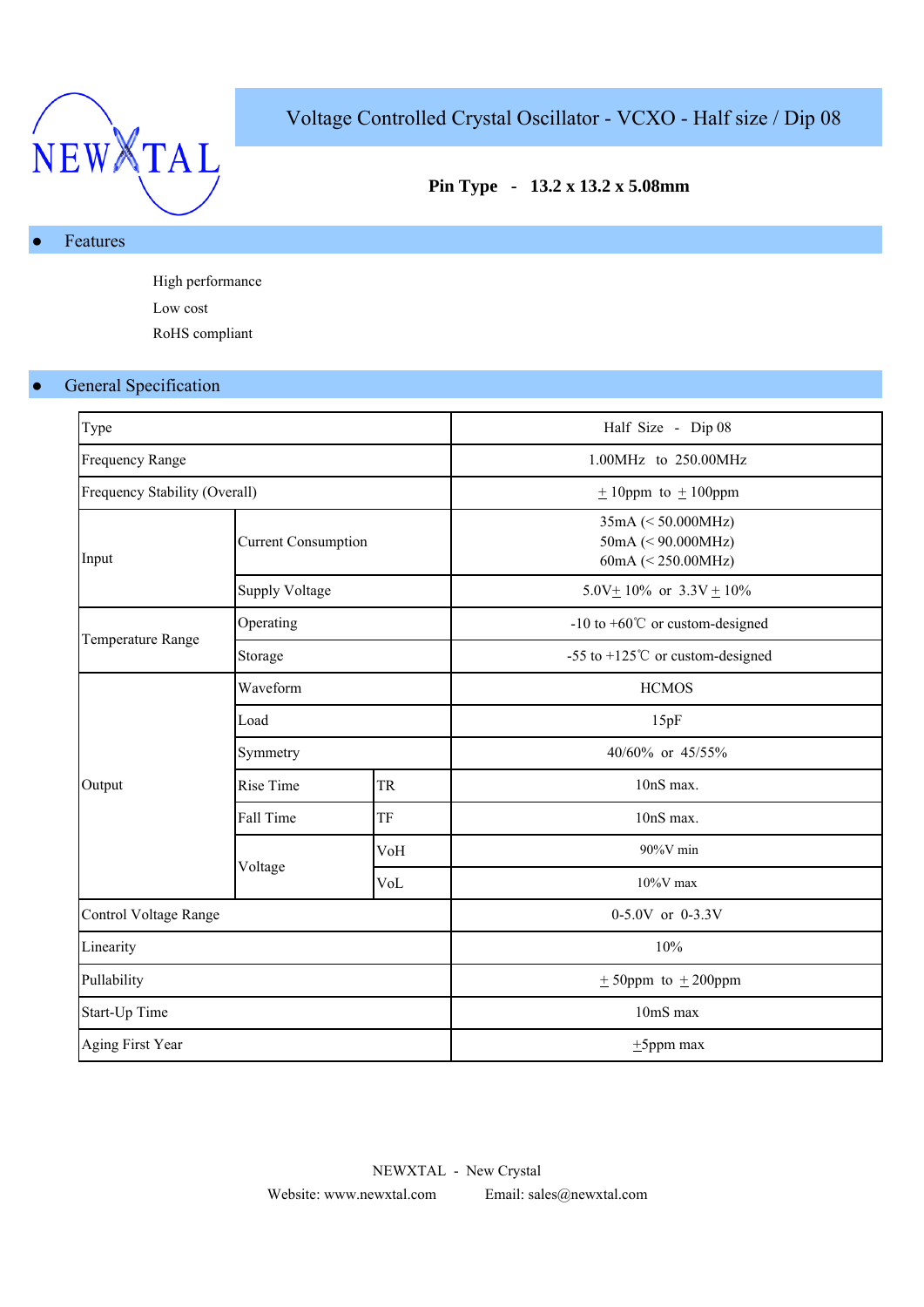### Voltage Controlled Crystal Oscillator - VCXO - Half size / Dip 08

## **Frequency Stability Codes (ppm)**

| $=\pm 20$ | $1 = +25$<br>$\pm$ 2.3 | $3 = +30$                                    | $1 = +50$ | $5 = \pm 100$ | $= +$<br>$\cdot$ 33 |
|-----------|------------------------|----------------------------------------------|-----------|---------------|---------------------|
| $8 = +15$ | -10<br>า =<br>$\sim$   | 70<br>n =<br>7 V<br>$\overline{\phantom{a}}$ |           |               |                     |

\* Frequency stability includes stability at 25 ℃, operating temperature range, supply voltage range and aging 1st year.

#### Operating Temperature Range Codes (℃)

| $= 0$ to $+70$    | $2 = -10$ to $+70$ | $= -20$ to $+70$   | $4 = -40$ to $+85$  | $\bar{v} = -10$ to +60 | $6 = -20$ to $+60$     |
|-------------------|--------------------|--------------------|---------------------|------------------------|------------------------|
| $7 = 0$ to $+100$ | $8 = 0$ to $+60$   | $9 = -30$ to $+65$ | $A = -55$ to $+125$ | $B = -30$ to $+80$     | $\degree$ = -10 to +50 |

### Pullability Codes (ppm)

| $\sim$ $\sim$<br>$= +$<br>.5U<br>$\sim$ | $\overline{\phantom{a}}$<br>$\overline{\phantom{a}}$<br>المسترد | 100<br>$\sim$ | - 60<br>$= +$<br>$\sim$ | $+90$<br>=<br>$\overline{\phantom{0}}$ | $=$<br>N<br>$\mathbf{N}$<br>$1$ N/ $\bm{A}$ |
|-----------------------------------------|-----------------------------------------------------------------|---------------|-------------------------|----------------------------------------|---------------------------------------------|
|                                         |                                                                 |               |                         |                                        |                                             |

#### Marking

#### Holder

Frequency + M (MHz) + Date code ( Year Code + Month Code ) NEWXTAL (Company brand)

#### Year Code:

| 2001 | 2002 | 2003 | 2004 | 2005 | 2006 | 2007 | 2008 | 2009 | 2010         | 2011 | 2012 |
|------|------|------|------|------|------|------|------|------|--------------|------|------|
|      |      |      |      |      |      |      |      |      | $\sim$<br>1Ψ | . .  |      |

#### Month Code:

| Jan | Feb | March | Apr | May | June | July | August<br>ັ     | $\sim$<br>Sept | $\sim$<br>Oct | <b>Nov</b>                      | Dec |
|-----|-----|-------|-----|-----|------|------|-----------------|----------------|---------------|---------------------------------|-----|
| 1 L | -   |       |     |     |      | ◡    | <b>1979</b><br> |                |               | $\sim$ $\sim$<br>$\overline{1}$ |     |

For Example:



#### Ordering Information

| Holder               | Type         | <b>SMD</b> Size | Stability  | Temperature    | Input voltage        | Tri-state | Symmetry                         | Pullability | Frequency | Lead-free               | Packing                |
|----------------------|--------------|-----------------|------------|----------------|----------------------|-----------|----------------------------------|-------------|-----------|-------------------------|------------------------|
|                      |              |                 | (ppm)      | (°C)           | (V)                  |           |                                  | (ppm)       |           |                         |                        |
| $V =$<br><b>VCXO</b> | 08=Half size | Blank= $N/A$    | See tables |                | $1 = 3.3$<br>$2=5.0$ | $N = N/A$ | $45 = 45/55\%$<br>$46 = 40/60\%$ | See table   | xx.xxM    | $LF=$ leadfree $\Gamma$ | Blank: Bulk or<br>Tube |
|                      |              |                 | ±50        | $-10$ to $+70$ |                      |           |                                  | $+100$      |           |                         |                        |
| v                    | 08           |                 |            |                |                      | N         | 45                               | C           |           | LF                      |                        |

For Example: V08421N45C-10.000MLF